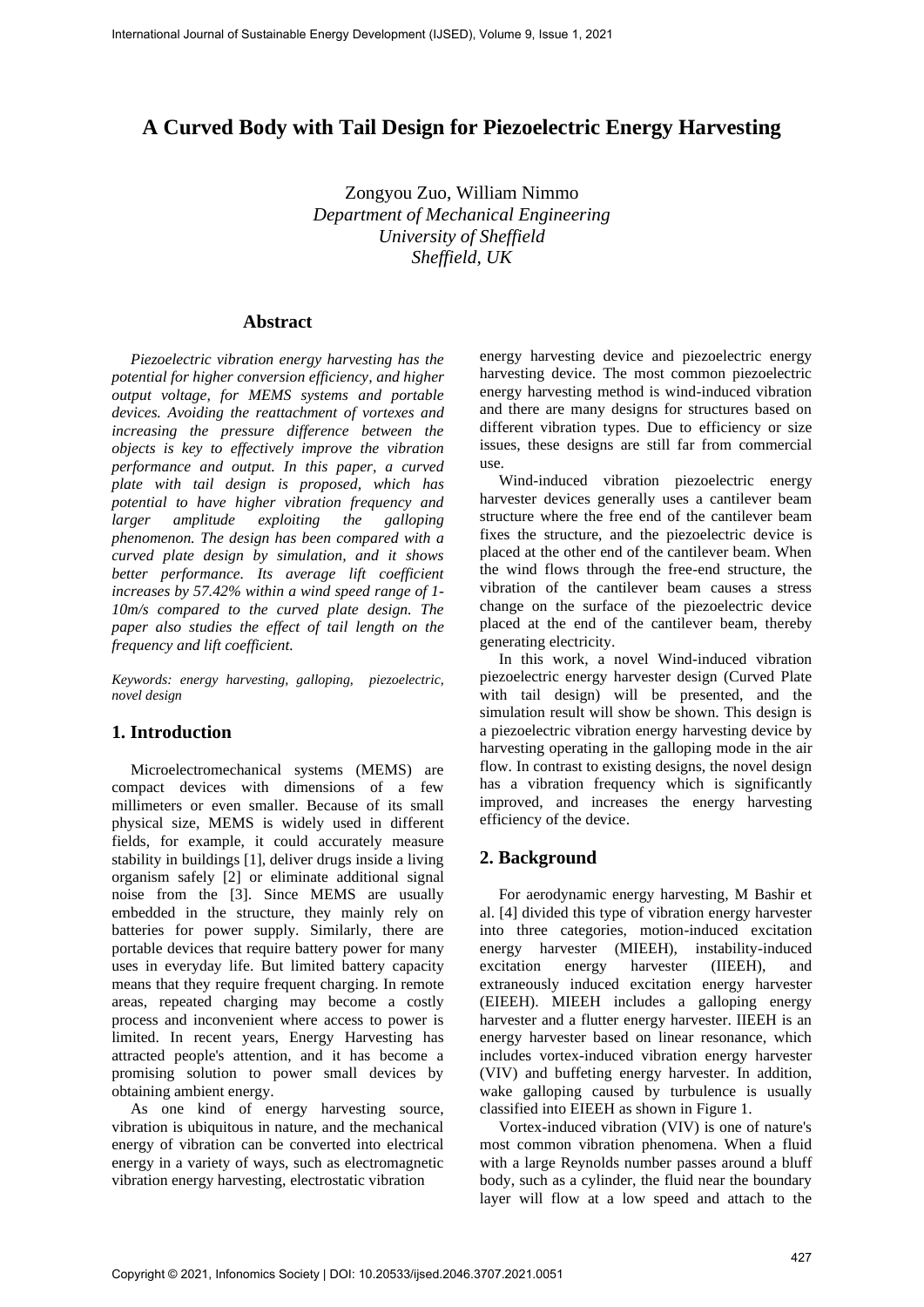boundary layer due to the fluid's viscosity. Then the boundary layer flow will be separated from the upper and lower surfaces of the object to form two shear layers flowing downstream. Because of the gradient pressure, discrete vortices will be generated downstream. As a result, the vortex will periodically fall out of the two sides of the object with opposite rotation and regular arrangement. This vortex generation process downstream of the bluff body is called vortex shedding. Due to the vortex shedding, there will be a low-pressure zone in the vortex area. Therefore, periodic forces will be generated on both sides of the bluff body as the vortex shedding, causing the bluff body to produce periodic vibration consistent with the vortex shedding period, which is called VIV.



Figure 1. Different categories of aeroelastic energy harvesters

Galloping is a divergent bending self-excited vibration caused by the negative slope of the lift curve. This negative slope makes the displacement of the structure always consistent with the direction of the air force during the vibration process. As a result, the structure continuously absorbs external energy, thus forming unstable vibrations. Galloping generally occurs in flexible, lightweight structures with angular, non-streamlined cross-sections, such as cubes, as shown in Figure 2 (a). The difference with VIV is that the amplitude of galloping increases with fluid velocity, but the minimum operating fluid velocity is more significant than VIV. The curve of typical galloping vibration amplitude and fluid velocity is shown in Figure 2 (c). As shown in Figure 2 (b), it is generally assumed that the non-cylindrical bluff body is fixed on the spring, and the fluid flows from right to left at the speed of U. For galloping, the conventional cross-sectional shapes are square, triangle, and D-shaped.

In recent years, many researchers have made some novel designs for square cross-sections based on the design concept of the square to the triangle. A funnel-shaped design was proposed in 2020 [7]. This design not only prevents the vortex from re-attaching but also leaves space for the vortex to fall off. Experimental and simulation results show that the maximum output power of the design can reach

2.34mW/cm3, while the output power of the bluff body with square and triangular cross-sections is 0.207mW/cm3 and 1.56mW/cm3, respectively. At the same time, the design also reduces the minimum operating wind speed of the energy harvester.



Figure 2. (a) Typical galloping piezoelectric energy harvester (b) The governing equation of galloping motion (8) (c) Typical curve of galloping vibration amplitude VS fluid velocity

Similar to this design, some researchers pointed out a novel energy conversion system, which include a T-shaped bluff body. The T-shaped design is composed of two planes with a thickness of 0.01m. Two planes are perpendicular to each other to form a "T-shaped" structure. Two planes on both sides are used to reduce the influence of the boundary. This system has a maximum output power of 21.23W at a flow rate of 12.25m/s [9].

C. Zhou [10] proposed a curved plate shape design and analyzed the effect of various lengths of the curved plate. In the experiment and simulation, the average power output of the structure of the curved plate, Square, Triangular, and D-Shaped are compared. The average power of the Curved Plate is the highest.

#### **3. Methodology and Results**

For a square shape design, the vortex is generated at the front vertices on both sides but reattaches to the boundary layer at the back vertices on both sides. Due to the reattachment of the vortex, pressure fluctuations appear on the upper and lower sides of the square, which affects the life force of the bluff body. So, the researchers merged the upper and lower back vertices of the square to turn the square into a triangle. The triangle shape can effectively avoid the reattachment of the vortex and ensure the coordination of vortex shedding at the upper and lower sides. From a lot of design, it can be seen that avoiding the reattachment of vortexes and increasing the pressure difference between the objects could effectively improve the vibration performance.

A novel design is proposed to increase the pressure difference between the upper and lower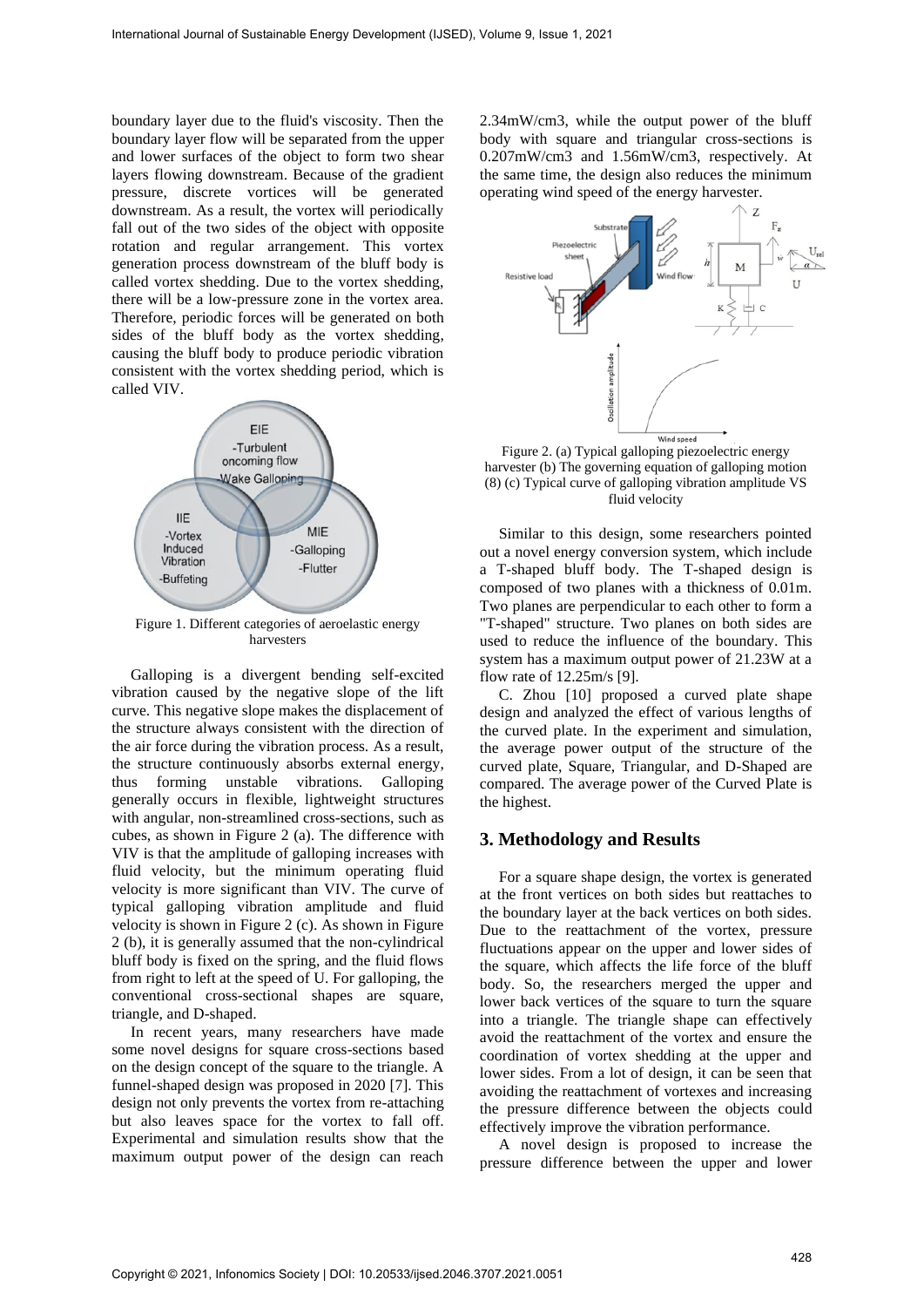parts of the object. The novel design is superior in concept by adding a straight plate on the back of the curved plate. The straight plate is fixed at the middle of the curved plate, and in this configuration, the vortex will not fall directly but will continue along the straight plate. It is expected to extend the time of pressure difference to increase the pressure difference. The two model configurations were created in 2D to compare the improvement and were established and analyzed using computational fluid dynamics (CFD). Ansys 2021R2 Fluent was used for the process.

The main body (Curve and Curve with tail) was enclosed within a rectangle of dimensions 200 x 100cm, and the centre of the curve was set at a rectangular horizontal middle line and had 55cm distances from the left side of the rectangle, as shown in Figure 3. The curve part of the two models was semi-circular. The size of the geometry allowed the dominant flow features to be enough to capture and avoid the air streamline near the wall affecting the bluff body. The parameter for models is shown in Table 1.



Figure 3. The 2D simulation models

The top and bottom boundaries were set as a fixed wall, and the airflow direction was perpendicular to the inlet boundary. The standard k-ε turbulence model was selected to model the wind flow according to its computational accuracy and time consumption. The turbulence intensity was 5%, and the turbulent viscosity ratio was 10. Two monitors (lift coefficient and drag coefficient) were applied to the body. Two models were simulated within the same conditions from 1 - 10 m/s of inlet boundary velocity. The other simulation solution method is shown in Table 2.

| <b>Parameter</b>                        | Value    |                             | Unit     |  |
|-----------------------------------------|----------|-----------------------------|----------|--|
| Diameter                                | 20       |                             | cm       |  |
| Tail Length                             | 13       |                             | cm       |  |
| <b>Fluid Density</b>                    | 1.225    |                             | kg/m3    |  |
| <b>Fluid Viscosity</b>                  | 1.79E-05 |                             | $kg/m-s$ |  |
| Table 2. The simulation solution method |          |                             |          |  |
| Catalog                                 |          | <b>Solution Method Used</b> |          |  |
| Pressure-Velocity                       |          | Simple Scheme               |          |  |
| Coupling                                |          |                             |          |  |

| Spatial        | Second Order Pressure and    |  |
|----------------|------------------------------|--|
| Discretization | Momentum                     |  |
|                | First Order Upwind Turbulent |  |
|                | Kinetic Energy               |  |
|                | First Order Upwind Turbulent |  |
|                | <b>Dissipation Rate</b>      |  |
| Transient      | Second Order Implicit Option |  |
| Formulation    |                              |  |

The result shows that compared to the Curved Plate design, when the wind speed is 4m / s, its lift coefficient is the highest, it increases by 80.5%, and the average growth rate of lift coefficient is 57.42% within 10m/s as shown in Figure 4. It is also worth noting that the corresponding time of the novel design is significantly smaller than the curve plate design (see Figure 5). This means it produces more energy and has better adaptability.



Figure 4. Lift coefficient (RMS value) comparison



Figure 5. Lift Coefficient at 6m/s

In addition, the effect of the length of the tail of the novel piezoelectric design was also analyzed with an inlet air speed of 5m/s. When the length of the tail grows continuously, the lift coefficient grows linear, but the frequency continuously declined. For example, when the tail length was increased to 60 cm, although the peak of the lift coefficient reached 77.67, the vibration frequency was reduced to 1.41 Hz, whereas the peak of the lift coefficient was 13.21, the frequency was 4.76 Hz when the tail length was 5 cm. However, it was worth noticing that before the tail length was 13cm (L  $/D = 0.65$ ), the lift coefficients had increased and there was a slight